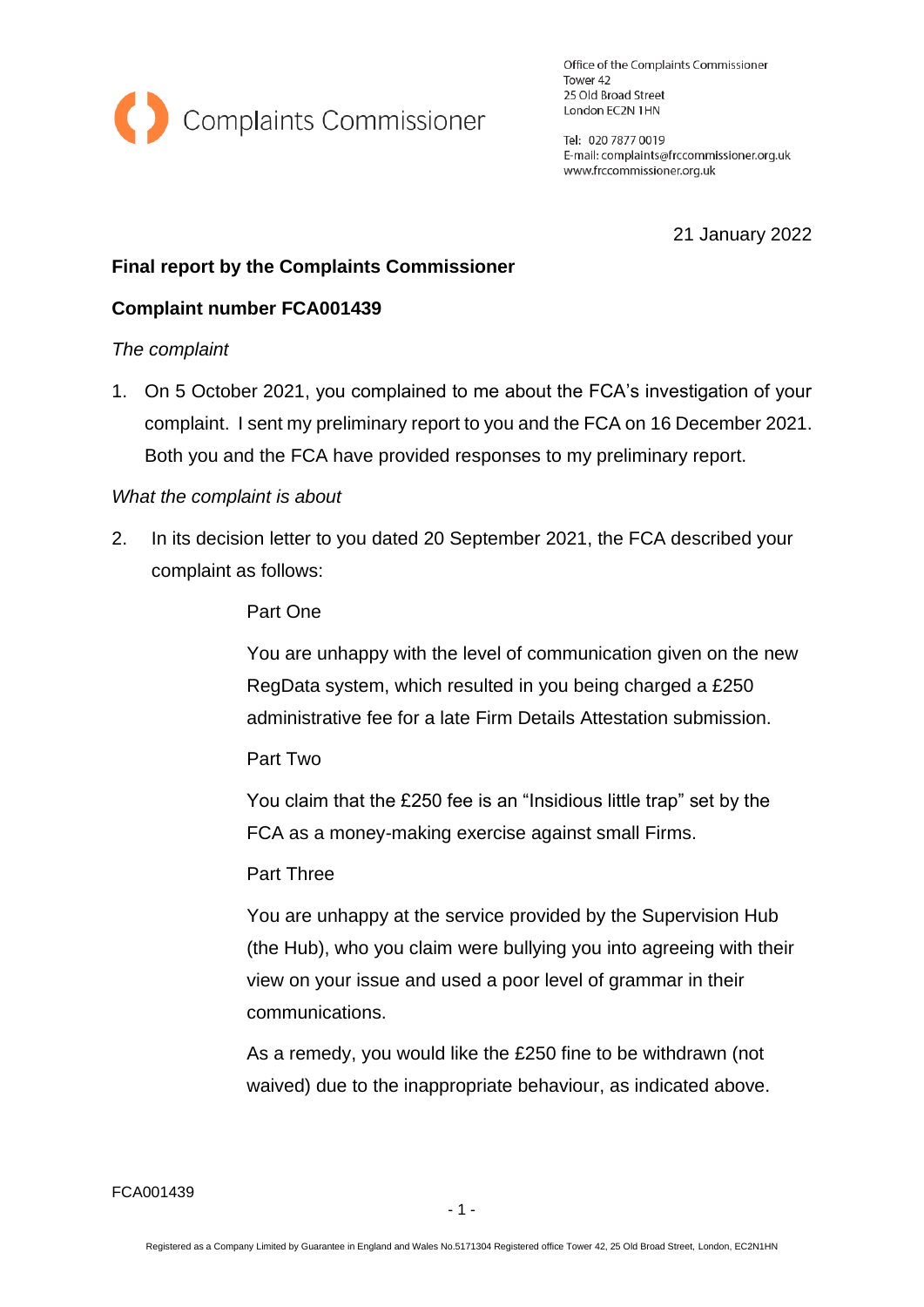## *What the regulator decided*

- 3. In its decision letter the FCA set out that it did not uphold Part One and Part Three of your complaint.
- 4. It set out that it had previously written to you on 6 July 2021, and explained, that it was excluding Part Two of your complaint under paragraph 3.4(c) of the Scheme.

# *Why you are unhappy with the regulator's decision*

- 5. You disagree with the FCA's decision, stating that it claimed that you had the relevant information. It has quoted from emails that were sent three months after the fee was imposed on you.
- 6. You are finding the FCA's conduct overbearing and bullying.

# *Preliminary points (if any)*

7. Paragraph 3.2 of the Complaint Scheme sets out that to be eligible to make a complaint under the scheme, a person must be seeking a remedy (which for this purpose may include an apology) in respect of some inconvenience, distress or loss which the person has suffered as a result of being directly affected by the regulators actions or inaction.

# *My analysis*

- 8. Firstly, I want to acknowledge that in your correspondence with the FCA you have raised the fact it has been a difficult period for small businesses navigating the uncertainties that the pandemic has created. In addition to this I would also like to say that I appreciate that the implementation of new computer systems can be very frustrating and fraught with teething problems both for internal and external users.
- 9. In the FCA's letter to you dated 20 September 2021, it set out that: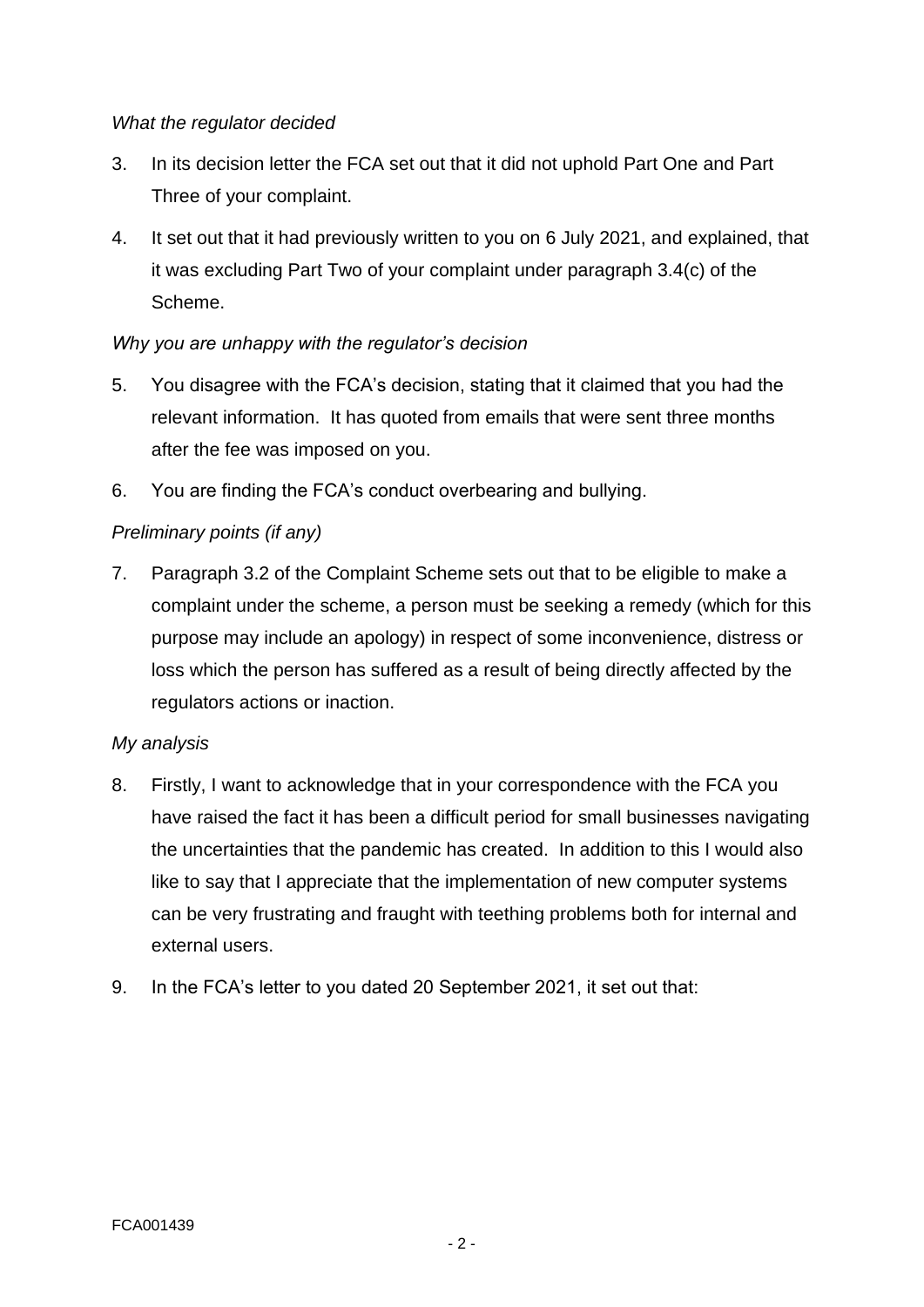Since 31 January 2020, Firms that come under Sup 16.10 reporting requirements have to check, amend or confirm the accuracy of their Firm Details annually, using the FCA's Connect portal. The fee of £250 for non-compliance is an administrative cost to cover the late returns process and is not a fine.

- *10.* This clearly shows that the requirements under the FCA handbook have been in place since January 2020. However, in the background to your complaint in the same letter, the timeline commenced on 17 March 2021, when the FCA says that a final reminder was sent to you for your Firms Details Attestation (FDA). In the information I received before issuing my preliminary report I was not provided with information that showed how firms were informed about these new requirements and directed them to complete them on the FCA's Connect Portal. I was also not provided with details of any prior notifications that you received about the requirements from January 2020 and what other notifications as an organisation you received.
- *11.* As a result of the lack of relevant information I had received before issuing my preliminary report I set out that it was my preliminary position that I was minded to disagree with the FCA and uphold your complaint that there was insufficient communication in relation to the new FDA requirements since January 2020 and that 9 days' notice in the form of a final notice was not sufficient. I did leave it open to the FCA to provide me with relevant details of communications that it had issued.
- *12.* The FCA in its response to my preliminary report has now provided me with a detailed summary of the information that it sent to you and about the information that was available in the public domain to notify firms about the new FDA requirements. These included:
	- a. a portfolio strategy letter for credit brokers that was issued in February 2020, which set out that the FDA needed to be completed via the Connect system. The FCA confirmed that its records show that this letter was sent and delivered to your email address and opened. The FCA also confirmed that you registered to use its Connect system in 2016 and used it to submit information in 2017.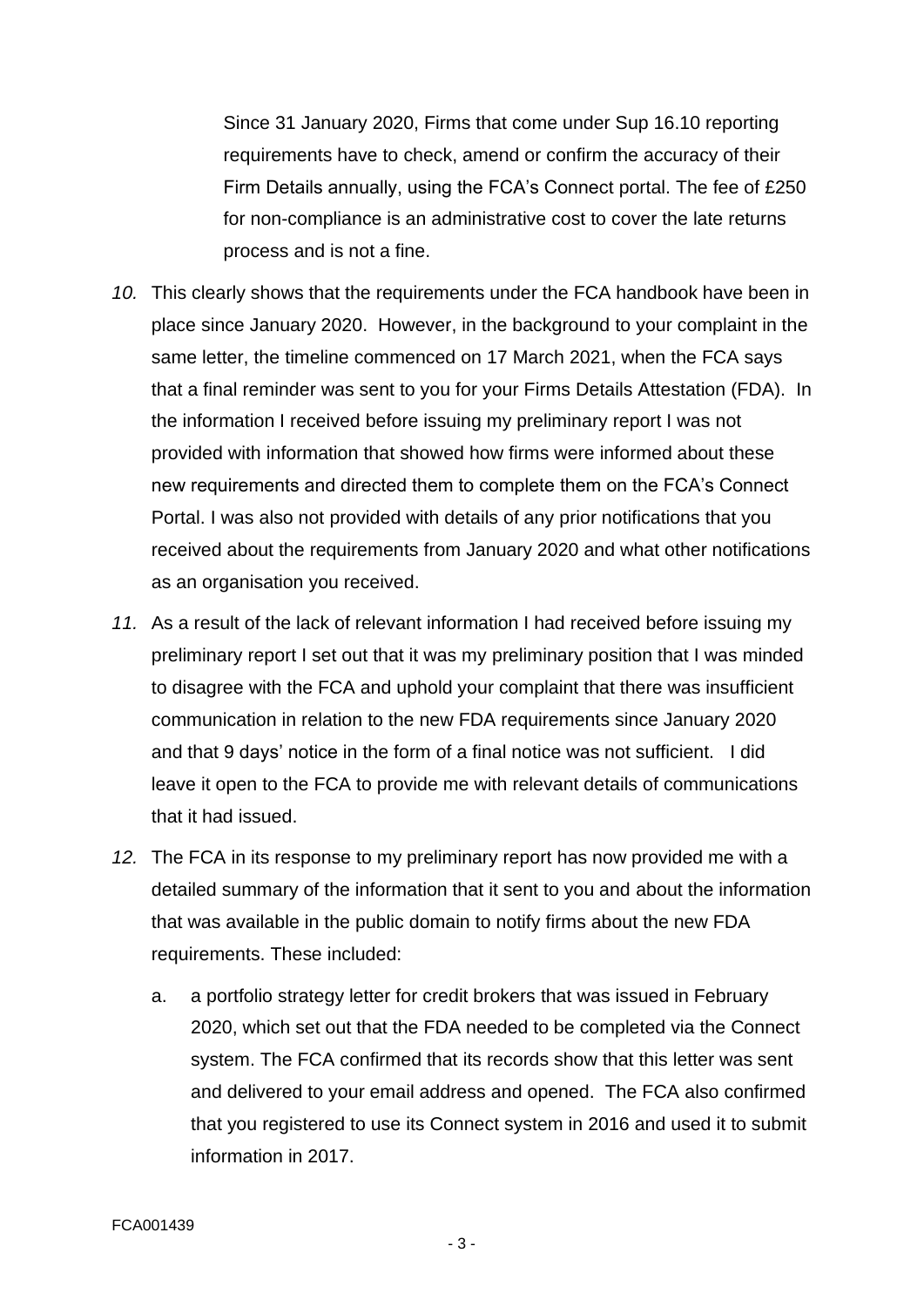- b. in November 2019, December 2019, January 2020, February 2020 and March 2020 a Regulatory Round up communication was issued by email to firms who had signed up for the service. The round up communicated that the FDA needed to be completed via the Connect system. (I note that I have been provided with the relevant extracts from each of these round ups). The FCA has confirmed that you had signed up for the Regulatory Round up communication in 2017.
- c. On 17 March 2021, as a registered user on the Connect system you were issued with a reminder, via email to inform you that your FDA was due on 29 March 2021. The FCA has pointed out that there was no legal obligation to send a reminder but does so as it considers it good business practice to do so.
- d. On 4 June 2021, a fee note was sent to your firm by way of email as a result of the FDA not having been completed.
- e. The FCA has also provided details that in addition to the direct communications sent to your firm, that the information was disseminated in a number of public forums including,
	- i. a tweet published on Twitter in January 2020 about the new requirements for FDA and that firms were expected to use the Connect system to complete their FDA,
	- ii. an update published on its website on 23 January 2020 informing firms that they now need to update or confirm their firm details annually, and
	- iii. a discussion about the FDA was also scheduled for at an industry event for Trade Bodies held on 24 February 2020.
- 13. In view of the above, I am now satisfied that the FCA sent out communications to your firm informing you of the changes and that it also issued public notifications about the changes. In view of this, I consider that the reminder sent to you by the FCA and its timing was reasonable as you had previously been informed about the changes in other communications. On this basis I uphold the FCA's decision that it had take reasonable steps to communicate the changes to you and further information was also available in the public domain.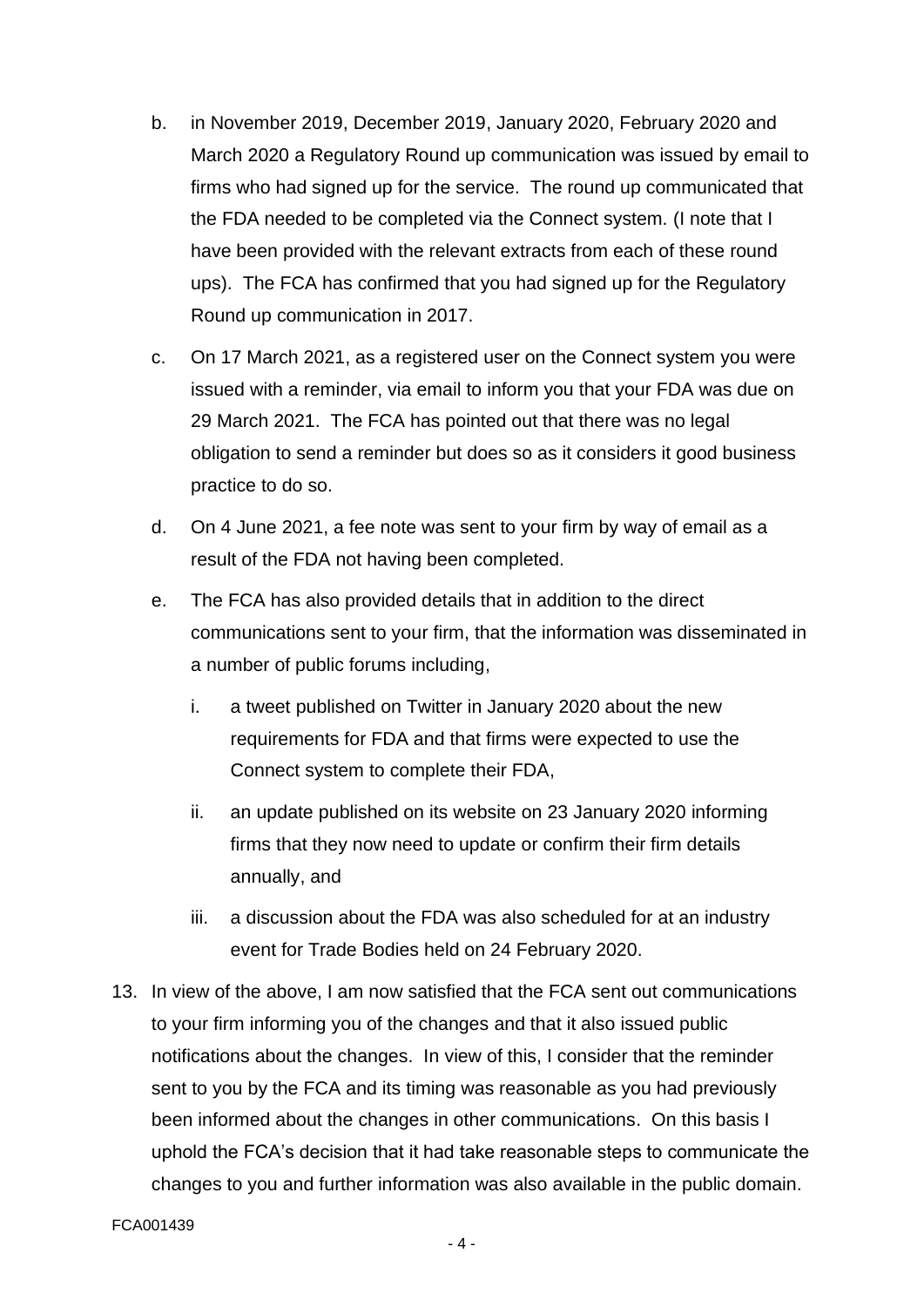- *14.* In relation to part three of the FCA's complaint, I agree with its findings that it did not uphold your complaint. I have reviewed the emails sent by the Supervision Hub and I did not find the language or tone used to be overbearing, bullying or otherwise inappropriate. That is not to say that you did not feel that way in the circumstances you were in at that time. The emails came across as being designed to be informative but did not entirely acknowledge the strength of the feelings you expressed in your emails.
- *15.* What was acknowledged in these emails was that the supervision did appreciate that there were new FDA requirements and that these might be easy to miss.
- *16.* This seems to support your view that you were most likely not the only Firm that was not aware of the new requirement and the new process for meeting this requirement on the FCA's Connect portal.

#### *Remedies*

- *17.* Originally, you had set out that you wanted the FCA to withdraw the fine. I note that around the time that you lodged your complaint with me the FCA advised that it had decided to withdraw the requirement for the £250 administrative fee from you. Whilst you welcomed this decision you still felt that the FCA's 'heavy handedness should be investigated and asked me to review your complaint.
- *18.* In your response to my preliminary report you set out that you do not think that it is a coincidence that the FCA withdrew the fine two hours after you raised your complaint with my office. I can appreciate why you have questioned the timing of the withdrawal. However, I do note that the FCA set out in its response to my report that it had taken a more lenient approach to issuing late fees in 2021 and did not issue a late fee to any firm that was late but had submitted the data by September 2021, like your firm. The FCA also acknowledged that your fee was part of a small number issued in error in June 2021. It is regrettable that this happened and that it has left you feeling like the FCA has behaved in a 'bullying' manner. On this basis and on the information provided, I consider that the FCA was right to withdraw the fee levied on you for administrative costs.
- *19.* I can see that the FCA has apologised in its letter to you for the experiences you have had in using the FCA's systems and for any inconvenience that this has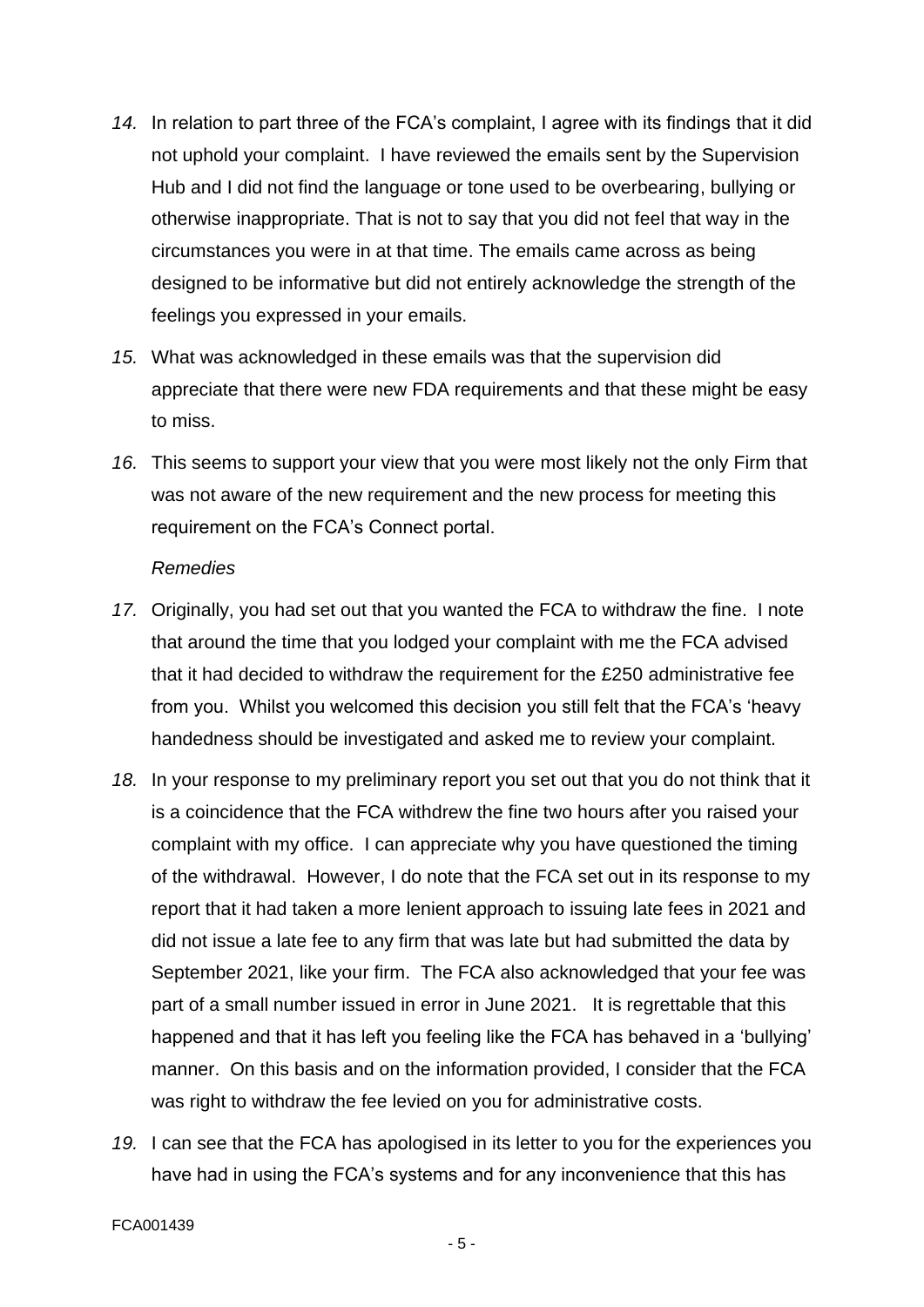caused. I think that this was an appropriate response to the issues you have outlined.

- *20.* I have agreed with the FCA that the supervision hub's communications were not overbearing or bullying, so I do not believe any remedy is required here, so I appreciate that the FCA acknowledged that you felt that way and apologised that you had felt that way.
- 21. You have set out that the FCA's heavy handed way of conducting itself in a very improper manner needs to be investigated on behalf of all the licensees who have not complained to me and have had to accept bullying conduct and paid an inappropriate fine. As set out in the preliminary points, I can investigate your complaints in respect of some inconvenience, distress or loss which you have suffered directly by the FCA's actions, which I have done in the above preliminary report. I cannot investigate on behalf of all licensees. If you are aware of any other cases where a licensee has allegedly had to accept bullying conduct and have paid inappropriate fines, you should direct them first to raise a complaint with the FCA's complaint team.
- 22. Finally I want to note a couple of issues that you have informed me of since you lodged your complaint with my office.
	- a. the first is that the FCA has not responded to a Freedom of Information request that you sent to it on 28 September 2021. This did not form part of your original complaint and I do not believe that this complaint has been through the FCA's initial complaints process, so I have not investigated this matter. I note that if you are not satisfied with its response you may be able to lodge a further complaint with my office, however this may not be something that I am able to look at under the complaints scheme. Accordingly, you may wish to contact the Information Commissioners Office (ICO) who considers a variety of complaints relating to information and data breaches.
	- b. the second matter you have raised on 20 January 2022, is that the FCA has issued you with a new annual fee invoice, despite the fact that you have cancelled your approval with the FCA in October 2021. This again appears to be a new complaint which under the Scheme. In these